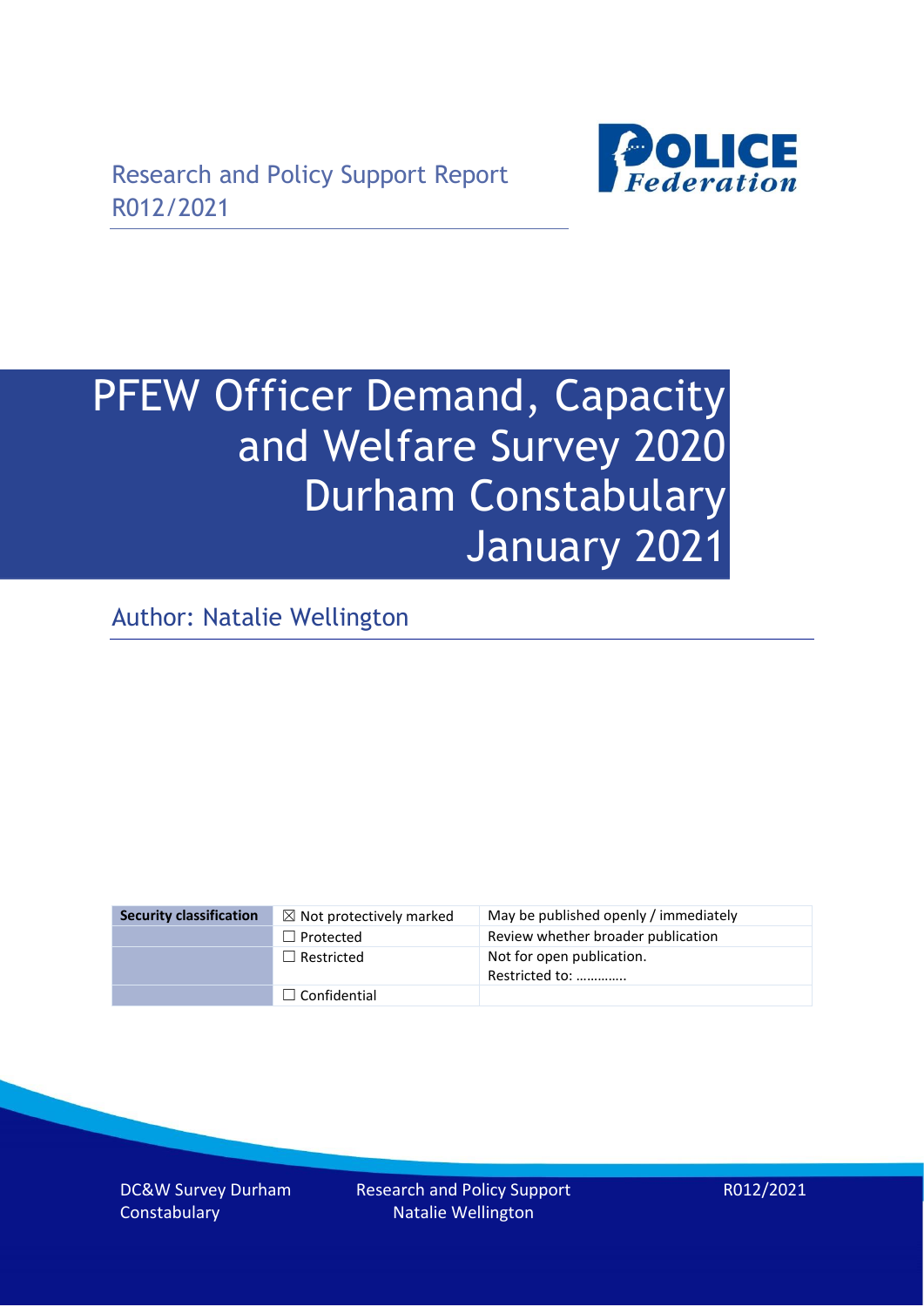# **CONTENTS**

| 4.          |                                                            |  |
|-------------|------------------------------------------------------------|--|
| 5.          |                                                            |  |
| 6.          |                                                            |  |
| $7_{\cdot}$ | ORGANISATIONAL SUPPORT FOR MENTAL HEALTH AND WELLBEING  17 |  |
| 8.          |                                                            |  |
|             |                                                            |  |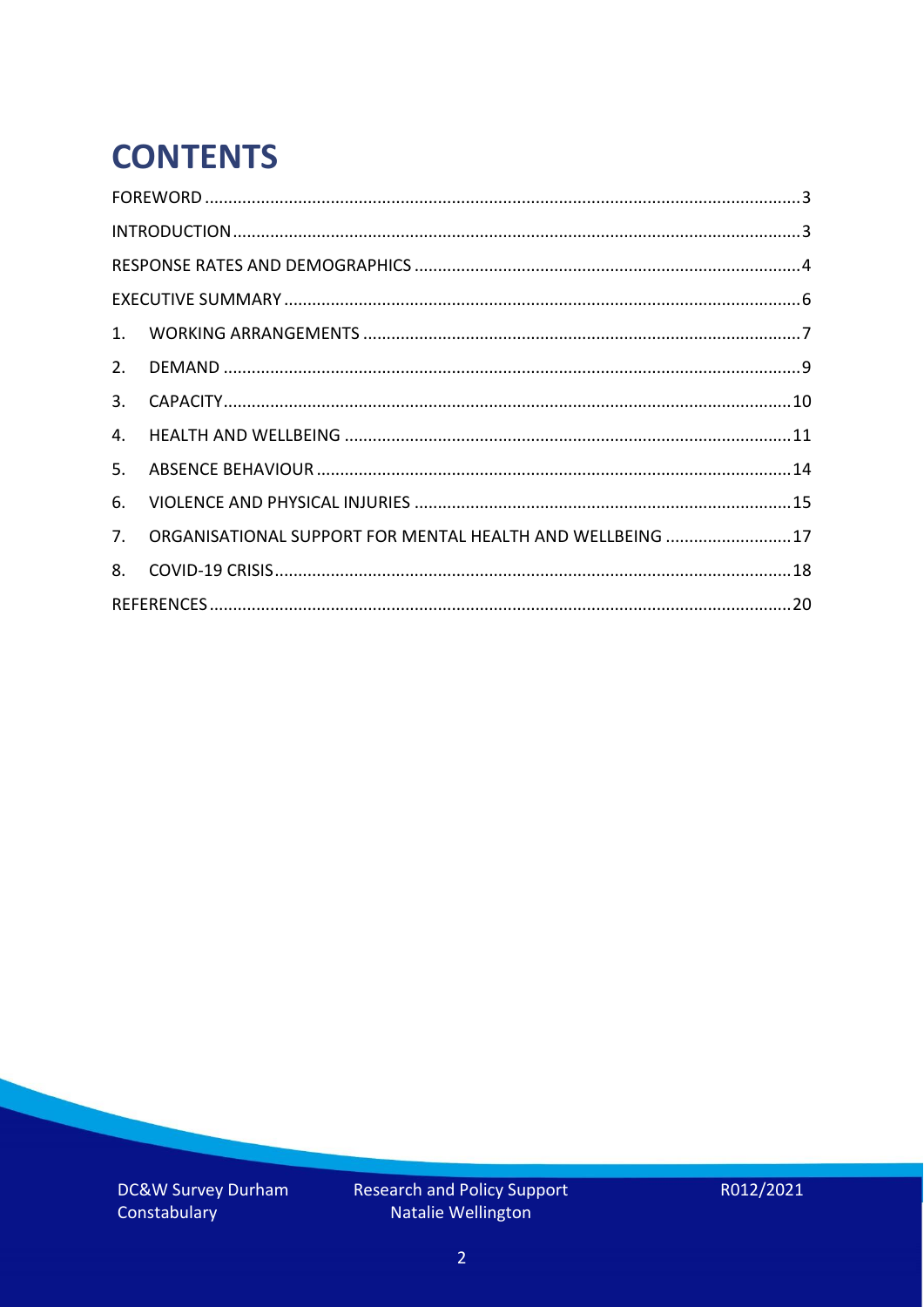### <span id="page-2-0"></span>**FOREWORD**

### <span id="page-2-1"></span>**INTRODUCTION**

The Demand, Capacity and Welfare Survey is a biennial survey that started in 2016. This was in response to unprecedented budgetary cuts and a 14% fall in officer numbers over a seven year period from a high of 142,056 in 2009 to 122,748 in March 2016. <sup>i</sup> Evidence from a focus group study conducted by the PFEW<sup>ii</sup> also highlighted that these reductions may have been having a negative effect on officers' individual wellbeing. It was within this context that the Police Federation of England and Wales (PFEW) began a biennial Demand, Capacity and Welfare Survey. The 2020 PFEW Demand, Capacity and Welfare Survey is the third iteration of the survey. Due to the current global health crisis we have included questions specific to COVID-19, in order to help us to better understand the impacts of working within the police service during this crisis and officers' experiences on the ground. We have reported personal impacts in a specific section and organisational impacts are reported at contextually appropriate points throughout the report, to enable comparisons with other relevant items (for example we have included the results for the question asking whether COVID-19 has had an impact on single-crewing within the same section as the results for the question regarding frequency of single-crewing).

This report provides a summary of responses to key questions from the 2020 PFEW Officer Demand, Capacity and Welfare Survey from respondents in Durham Constabulary.

Where appropriate, details of average responses from previous years, or the police service as a whole, are also presented.<sup>1</sup> However, differences across these figures have not been tested to assess whether they are statistically significant;<sup>2</sup> therefore, any and all differences reported are for guidance only and must be treated with caution. When comparing forcelevel data across years, a dash (–) is used, when applicable, to indicate where a force report was not provided due to small sample sizes.

Please be aware that the total number of responses for each item may vary slightly as not all items were answered by all respondents, and all percentages are rounded to the nearest

DC&W Survey Durham **Constabulary** 

 $1$  Data were weighted at a national level on the basis of respondents' force to ensure that each force were proportionally represented within the national sample; no weightings were applied at a force level. More information about weightings can be found in the 2020 Technical Annex R098/2020.

 $2$  As all the data are derived from samples of the population, rather than the whole population, percentage figures calculated are strictly speaking estimates, rather than exact measures. This means that every figure has a margin of error associated with it. Hence a very small percentage difference year on year may be due to sampling, rather than to actual changes.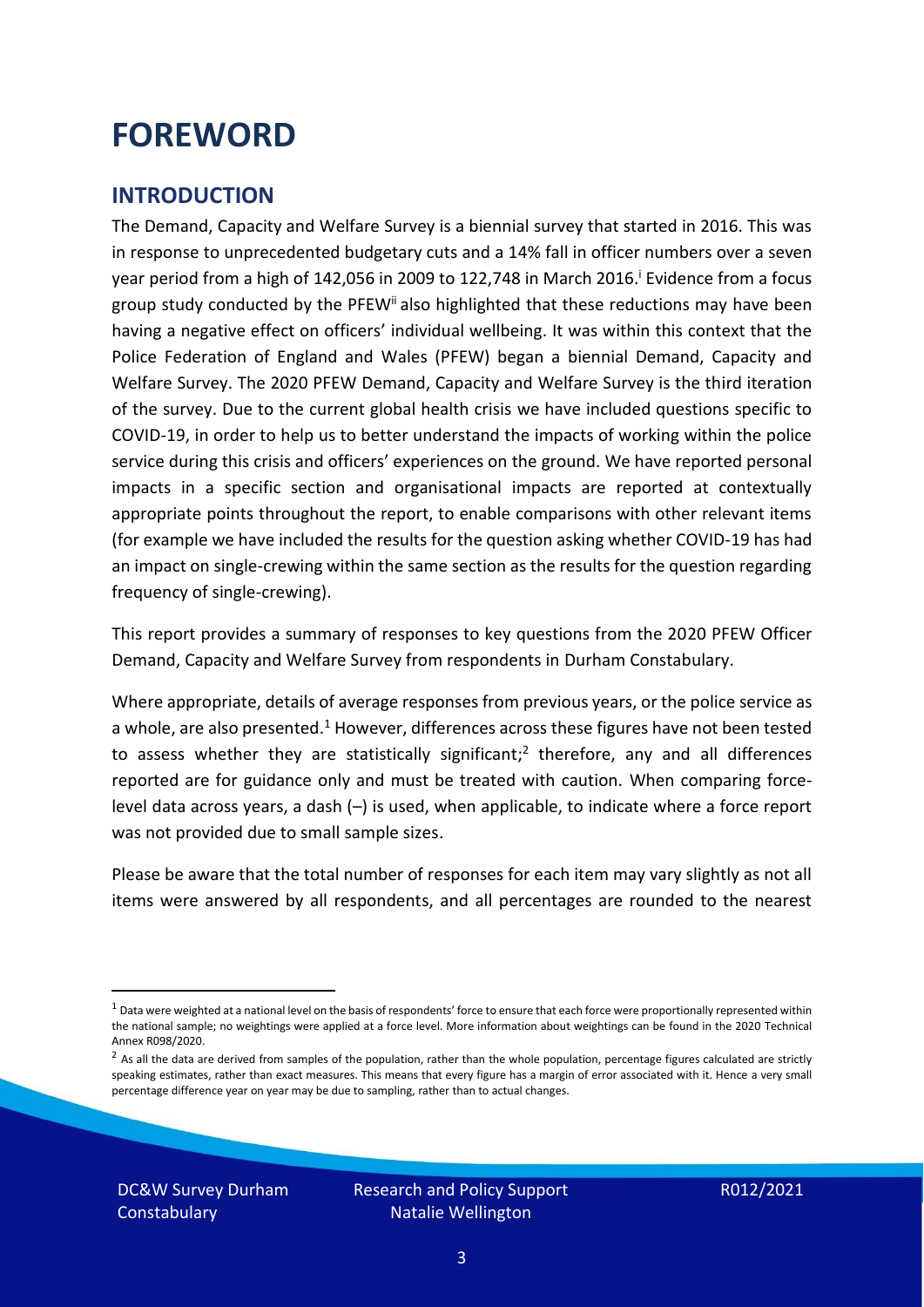whole number. In addition, the actual differences between any and all groups may be quite small, and these details should be considered when interpreting the data.

#### <span id="page-3-0"></span>**RESPONSE RATES AND DEMOGRAPHICS**

Survey responses were gathered over a seven-week period between October and November 2020. All officers of the federated ranks in England and Wales were eligible to participate. Analyses were conducted on a sample of 12,471 responses drawn from all 43 forces across England and Wales. The national response rate for the 2020 survey was 10%.

Overall, 3% of respondents (n=423) to the survey declined to state which force they belonged to. These responses have been included within the national data but are excluded from force-level analyses.<sup>3</sup>

180 responses were received from Durham Constabulary, representing a response rate of around 16% (based on March 2020 Home Office figures of officer headcount).<sup>iii</sup> The margin of error for this report has been calculated using the size of the sample and population. At a 95% confidence level, this force report has a 7% margin of error. If the margin of error is less than 5%, it can be considered to be within the normal bounds of academic rigour.<sup>4</sup> If this threshold has not been met, the results from this report must be interpreted with caution.

62% of responses from Durham Constabulary were received from male officers and 33% of responses were from female officers. The other 4% preferred not to say or identified in another way. In regards to rank, 68% of respondents from Durham Constabulary were Constables, 23% were Sergeants, 8% were Inspectors, and 1% were Chief Inspectors. 2% of responses from Durham Constabulary were received from Black and Minority Ethnic (BME) officers.

DC&W Survey Durham **Constabulary** 

<sup>&</sup>lt;sup>3</sup> Please see the 2020 Technical Annex R098/2020 for excluded cases.

<sup>&</sup>lt;sup>4</sup> The generally accepted academic standards is a 95% confidence level with a 5% (or less) margin of error.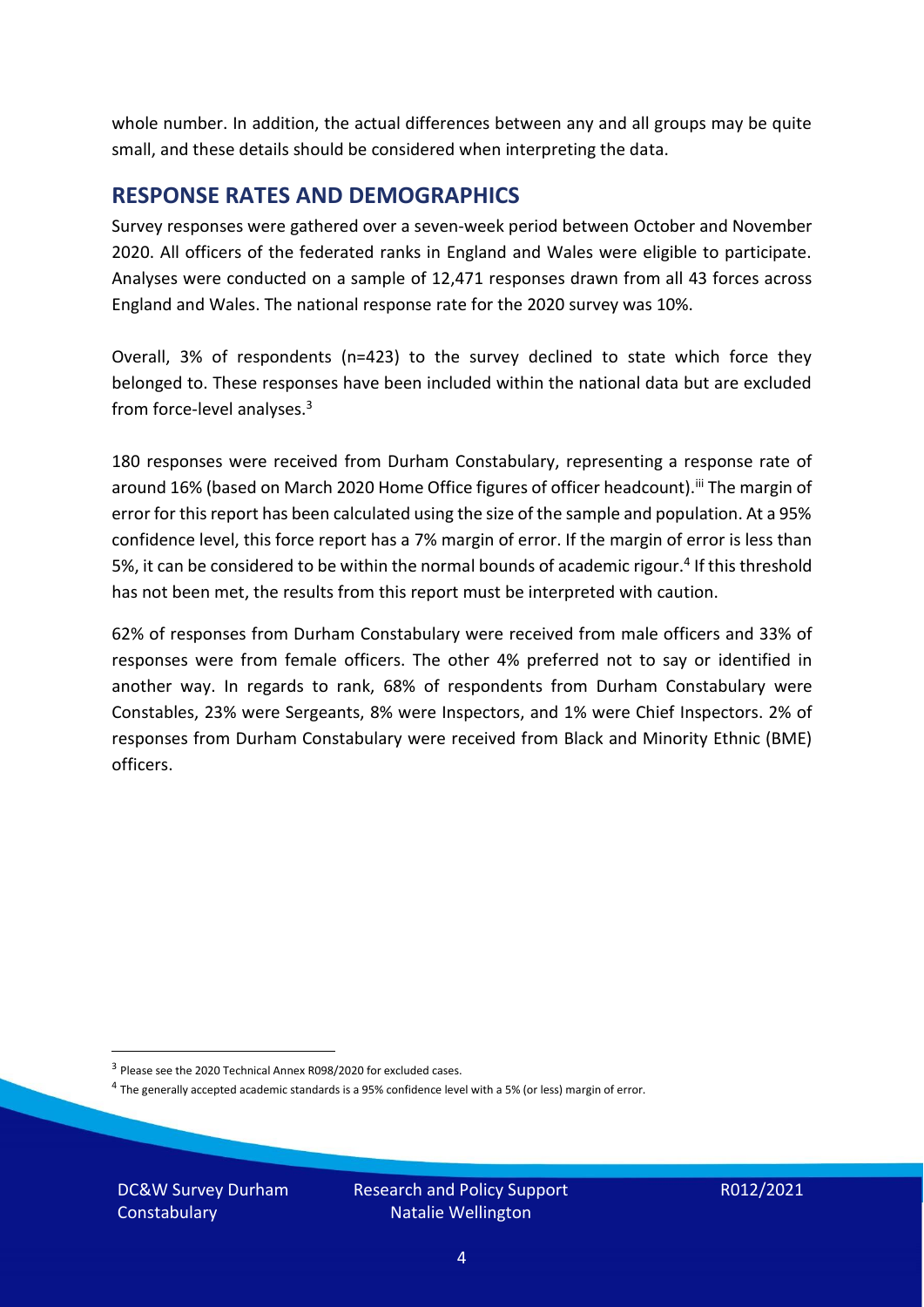### **INFOGRAPHIC**

### **Who responded?**

**180** responses were received from Durham Constabulary, representing a **16%** response rate.



DC&W Survey Durham **Constabulary** 

Research and Policy Support Natalie Wellington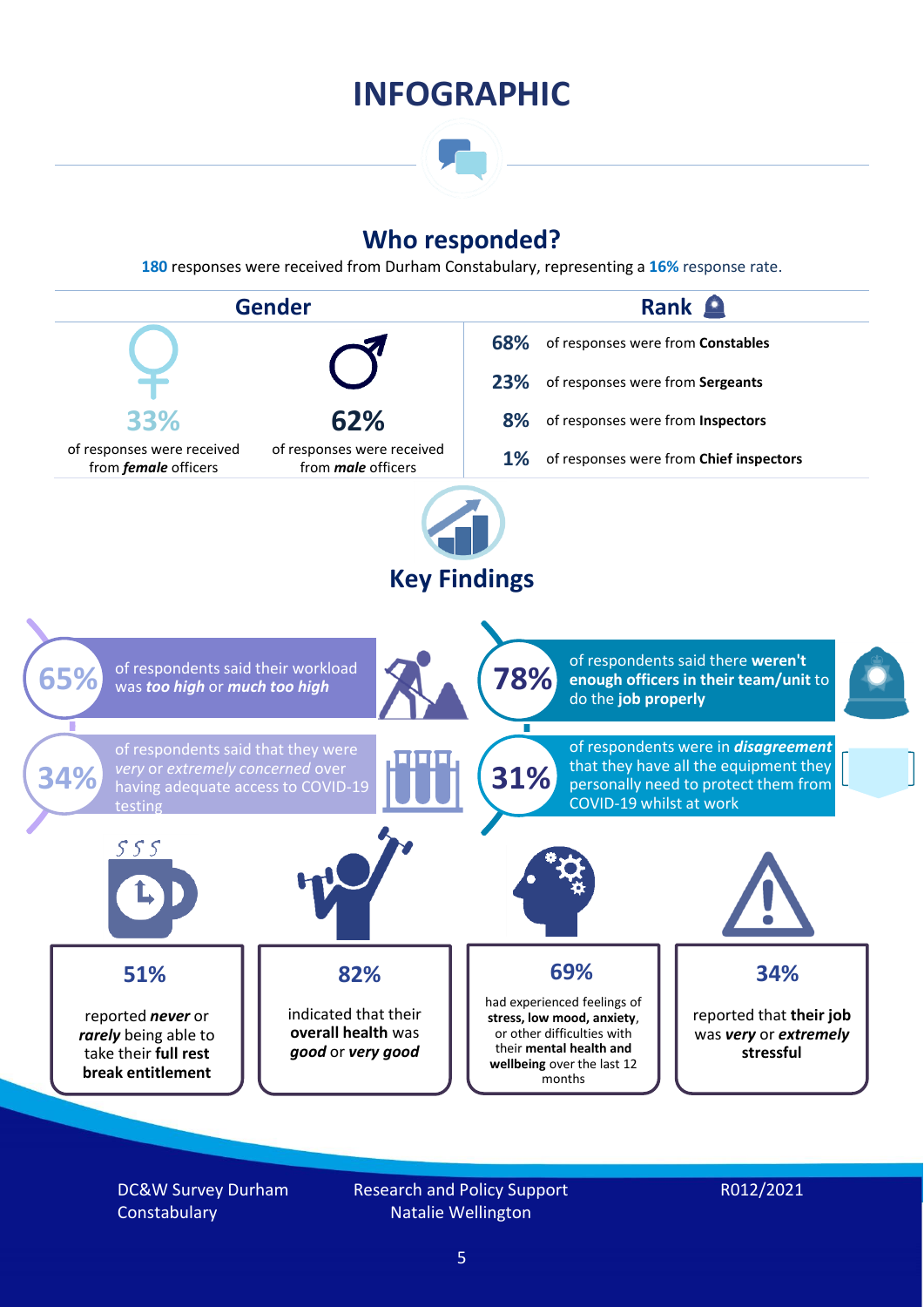### <span id="page-5-0"></span>**EXECUTIVE SUMMARY**

- **180** responses were received from Durham Constabulary, representing a response rate of around **16%**.
- The average (mean) rating for **overall job satisfaction** for respondents was **6/10**.
- **69%** reported being **single-crewed** *often* or *always* and **22%** reported being **singlecrewed** *more often* due to **COVID-19**.
- **51%** of respondents reported *never* or *rarely* being able to take their **full rest break entitlement**; *lower than* the proportion in 2018 (61%).
- **65%** of respondents reported that their **workload** is currently *too high*, or *much too high*; *lower than* the proportion in 2018 (79%).
- **78%** of respondents said there **weren't enough officers in their team/unit** to do the **job properly**.
- The average (mean) **overall life satisfaction** rating was **7/10**. This can be compared to the national average of 6/10.
- **82%** of respondents indicated that their **overall health** was *good* or *very good.*
- **34%** of respondents said that they viewed their job as *very* or *extremely* **stressful**. This was *lower than* the proportion in 2018 (51%).
- **69%** of respondents indicated that they had **experienced feelings of stress, low mood, anxiety, or other difficulties with their health and wellbeing** over the last 12 months.
- **25%** of respondents reported that they had suffered **one or more injuries** that required medical attention as a result of **work-related violence** in the last year.
- **12%** of respondents reported that they had suffered **one or more injuries** that required medical attention as a result of **work-related accidents** in the last year.
- **27%** of respondents reported that they were *very* or *extremely worried* about the **impact that the COVID-19 crisis will have on them personally**.
- **7%** of respondents reported that they *have* or *have had* **COVID-19** confirmed by a positive antigen or antibody test.
- **31%** of respondents reported that they *disagreed* or *strongly disagreed* that they **have all the equipment they personally need to protect them from COVID-19 whilst at work**.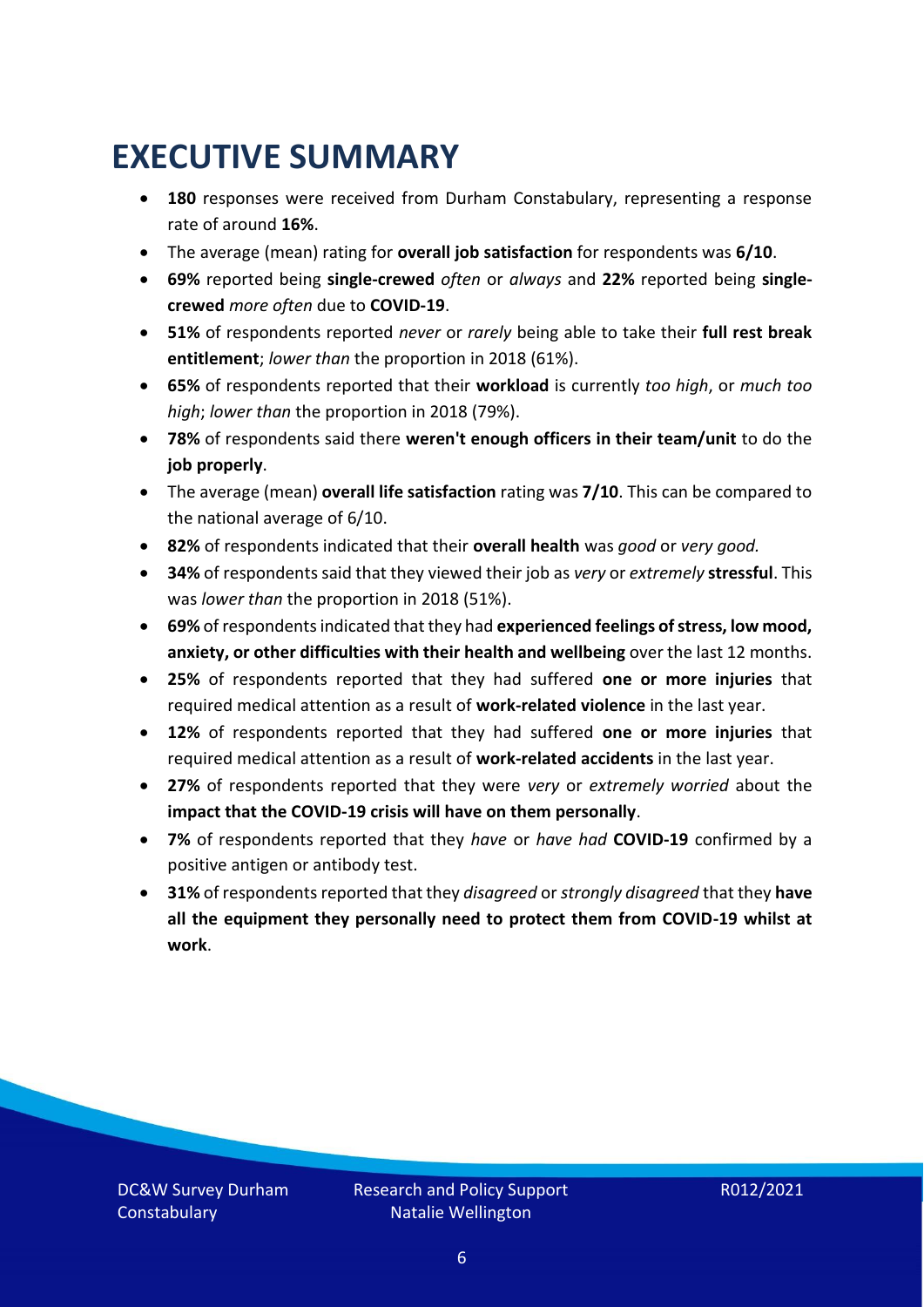### <span id="page-6-0"></span>**1. WORKING ARRANGEMENTS**

### **1.1. OVERALL JOB SATISFACTION**

Respondents were asked to rate their overall job satisfaction between 0 and 10, where 0 was 'not at all satisfied' and 10 was 'completely satisfied.' The average (mean) rating for overall job satisfaction for respondents from Durham Constabulary was 6/10 (range 0-10), with 30% of respondents reporting an overall job satisfaction rating of *4* or *less*. This can be compared to the national average of 5/10 (range 0-10), and 37% of respondents reporting an overall job satisfaction rating of *4* or *less*.

### **1.2. SHIFT LENGTH**

21% of respondents from Durham Constabulary reported that their formal shift duration was more than the 8-10 hours advised by the Health and Safety Executive<sup>iv</sup> and the Police Negotiating Board,<sup>v</sup> and 19% of respondents indicated a shift length of 12 hours or *more*. 9% of the national sample indicated that their formal shift duration was more than 8-10 hours, and 7% indicated a shift length of *12 hours* or *more*. 5

#### **1.3. SINGLE-CREWING**

Among respondents from Durham Constabulary, for whom this item was applicable, 69% reported being single-crewed either *often* or *always* over the previous 12-month period. This can be compared with 58% of respondents from the national sample.<sup>6</sup>

Due to COVID and the social distancing regulations implemented by the UK government, forces may have changed their normal operational procedures around crewing in order to reduce opportunities for infection between colleagues. The NPCC released guidance stating that when officers are double crewed a surgical Type IIR face mask should be worn in an enclosed space, such as a vehicle or personnel carrier, when social distancing cannot be achieved.<sup>vi</sup> However, some of the units may have decided to reduce the risk further by limiting double crewing or placing officers in bubbles. As such, in this year's iteration of the survey we wanted to ask an additional query about COVID-19 in relation to crewing levels, to see if crewing levels were affected by this. The findings were that 22% from Durham Constabulary reported being single-crewed *more often* due to COVID-19.

 $<sup>6</sup>$  Respondents that reported not applicable were removed from force-level and national analysis.</sup>

DC&W Survey Durham **Constabulary** 

<sup>&</sup>lt;sup>5</sup> Respondents that reported not applicable were removed from force-level and national analysis.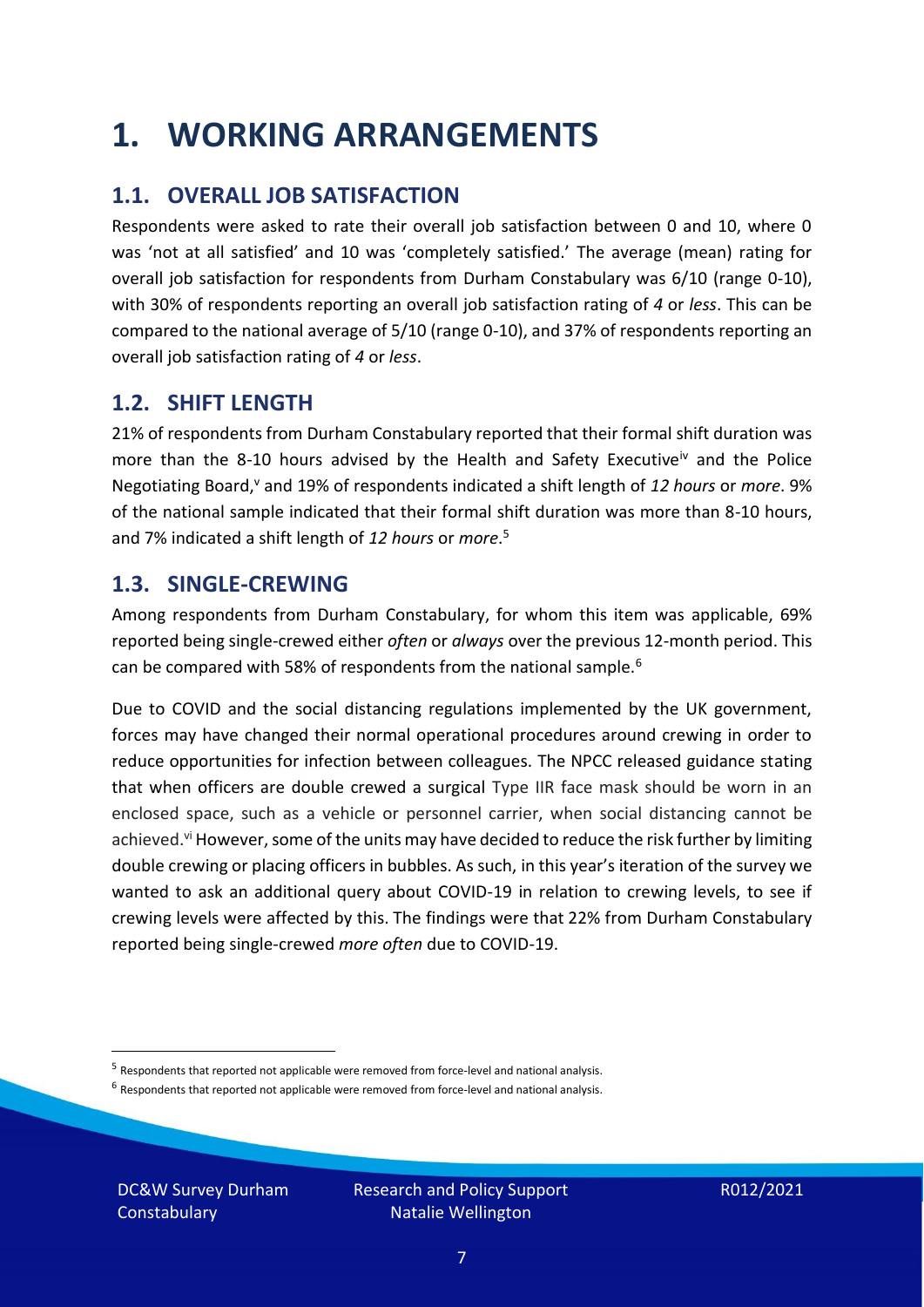### **1.4. BREAKS, REST DAYS AND ANNUAL LEAVE**

51% of respondents from Durham Constabulary reported *never* or *rarely* being able to take their full rest break entitlement, and 63% reported having had *two* or *more* rest days cancelled in the previous 12-month period. Furthermore, 67% of respondents from Durham Constabulary told us that they had a request for annual leave refused *once* or *more* in the previous 12-month period.

Historical comparisons for items relating to breaks, rest days and annual leave for Durham Constabulary, are also provided in *Table 1* below.

| Table 1: Force level figures for breaks, rest days<br>and annual leave                                       | 2016 | 2018 | 2020 |
|--------------------------------------------------------------------------------------------------------------|------|------|------|
| Reported being never or rarely able to take full<br>rest break entitlement                                   | 61%  | 61%  | 51%  |
| Reported having two or more rest days<br>cancelled in the previous 12 months                                 | 86%  | 70%  | 63%  |
| Reported having a request for annual leave<br>refused once or more in the previous 12<br>months <sup>7</sup> | 90%  | 69%  | 67%  |

DC&W Survey Durham **Constabulary** 

Research and Policy Support Natalie Wellington

<sup>&</sup>lt;sup>7</sup> Please note, there were moderate changes to the question wording and response scale for this item between the 2016 and 2018 iterations of this survey. Please take this into consideration when interpreting any and all differences in the findings between these years, as altering the way in which a question is framed may unintentionally affect the way in which an individual responds.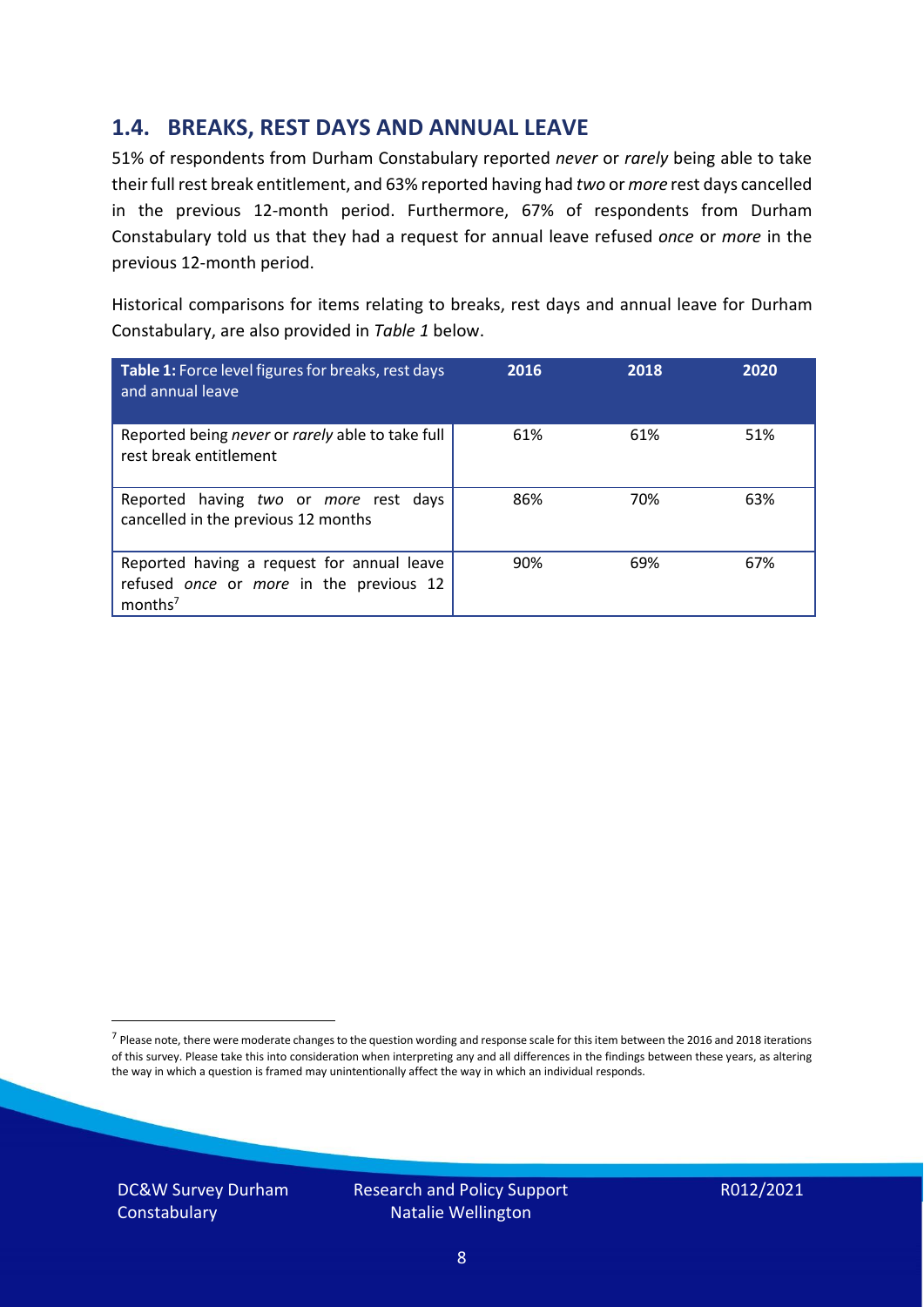### <span id="page-8-0"></span>**2. DEMAND**

### **2.1. WORKLOAD**

65% of respondents from Durham Constabulary told us that their workload is currently *too high*, or *much too high*. An historical comparison for both national and local proportions for workload are displayed in *Table 2* below.

| Table 2: Proportion of respondents reporting<br>that their workload was too high or much too<br>high in the previous 12-month period | 2016 | 2018 | 2020 |
|--------------------------------------------------------------------------------------------------------------------------------------|------|------|------|
| Force-level figures                                                                                                                  | 79%  | 79%  | 65%  |
| <b>National figures</b>                                                                                                              | 66%  | 72%  | 60%  |

### **2.2. AMOUNT AND PACE OF WORK**

84% of respondents from Durham Constabulary *disagreed* or *strongly disagreed* that they generally have enough officers to manage all the demands being made on them as a team/unit.

Furthermore, 11% *agreed* or *strongly agreed* that they had enough time to engage in proactive policing in their team/unit. An historical comparison for both national and local proportions for this item are displayed in *Table 3* below.

| Table 3: Proportion of respondents reporting<br>that they agreed or strongly agreed that they<br>had enough time to engage in proactive<br>policing in their team/unit | 2016 | 2018 | 2020 |
|------------------------------------------------------------------------------------------------------------------------------------------------------------------------|------|------|------|
| Force-level figures                                                                                                                                                    | 8%   | 7%   | 11%  |
| National figures                                                                                                                                                       | 13%  | 9%   | 14%  |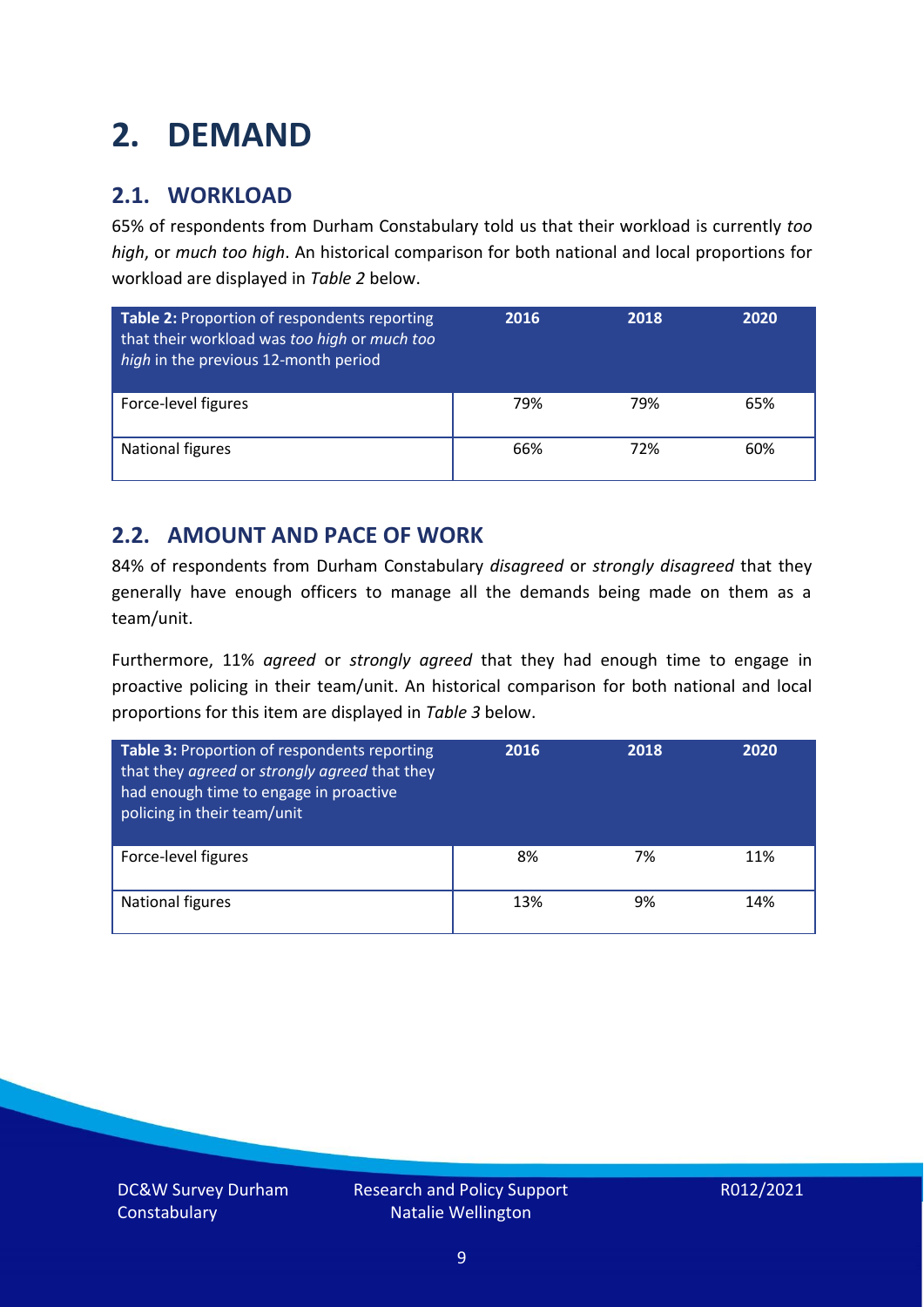### <span id="page-9-0"></span>**3. CAPACITY**

### **3.1. MINIMUM OFFICER STAFFING**

58% of respondents from Durham Constabulary indicated that their team or unit had a minimum officer staffing level.

Among respondents whose team or unit had a minimum officer staffing level, 21% indicated that this level was *never* or *rarely* achieved.

Respondents were asked how often minimum staffing levels have been met compared to before the COVID-19 crisis. 35% reported minimum staffing levels being met *less frequently* compared to before the COVID-19 crisis.

### **3.2. OFFICER STAFFING ARRANGEMENTS**

70% of respondents *disagreed* or *strongly disagreed* that the way officer staffing levels are determined in their team/unit seems to be effective. Historical comparisons for this item and one other key item, relating to capacity to deal with demand for Durham Constabulary, are provided in *Table 4* below.

| Table 4: Force level figures for key items relating to capacity                         |                                                               |      |      |
|-----------------------------------------------------------------------------------------|---------------------------------------------------------------|------|------|
| <b>Statements</b>                                                                       | Proportion of respondents who<br>disagreed with the statement |      |      |
|                                                                                         | 2016                                                          | 2018 | 2020 |
| The way officer staffing levels are determined in my<br>team/unit seems to be effective | 77%                                                           | 79%  | 70%  |
| There are enough officers in my team/unit for me to do<br>my job properly               | 84%                                                           | 90%  | 78%  |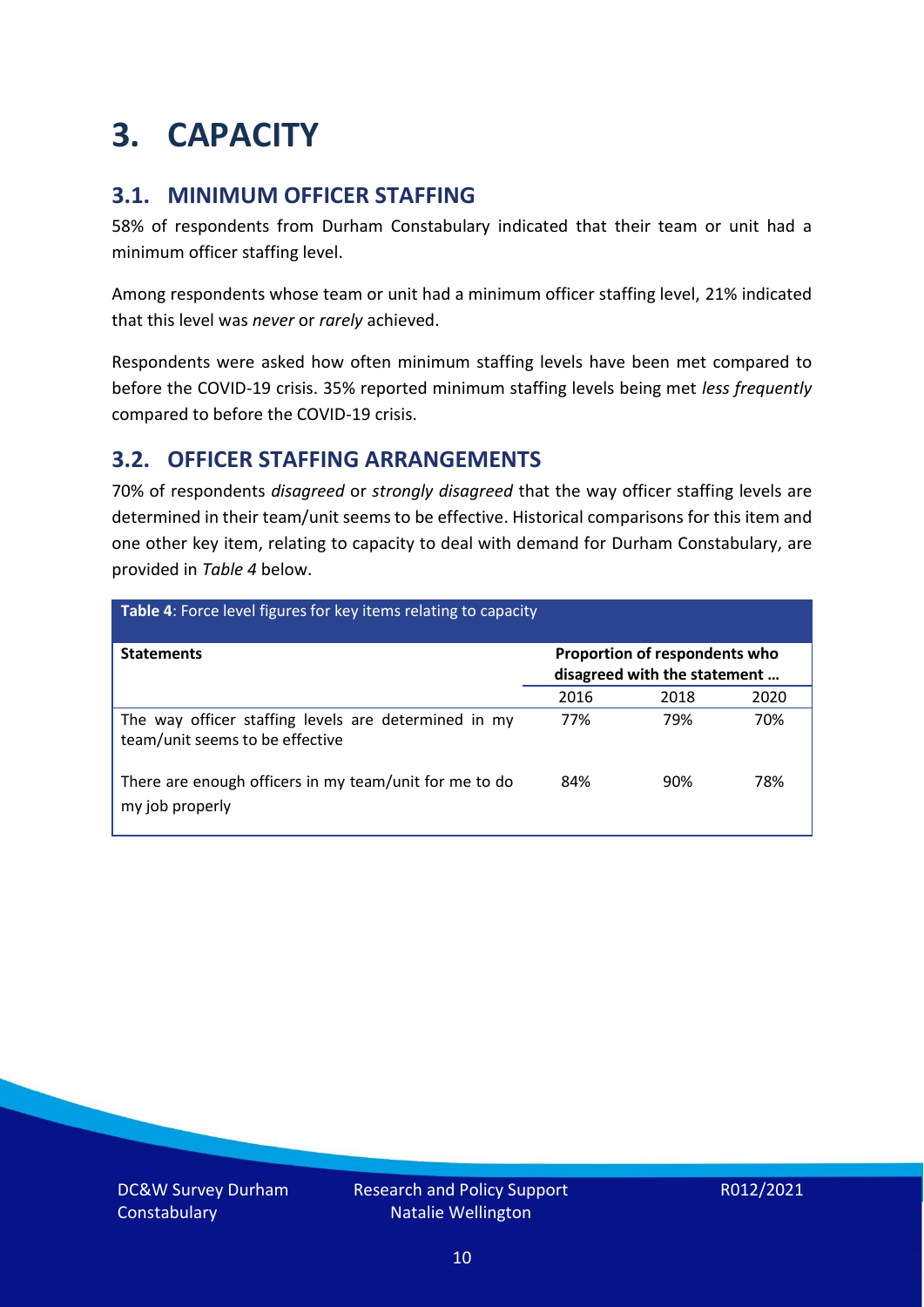### <span id="page-10-0"></span>**4. HEALTH AND WELLBEING**

### **4.1. OVERALL LIFE SATISFACTION AND WORTHWHILENESS**

Respondents were asked to rate their overall life satisfaction on a scale from 0 to 10, where 0 was *'Not at all satisfied'* and 10 was *'Completely satisfied'*. Furthermore, respondents were also asked to rate how worthwhile they feel the things they do in their life are on a scale from 0 to 10, where 0 was *'Not at all worthwhile'* and 10 was *'Completely worthwhile'.* These two items replicate the overall life satisfaction and overall worthwhileness questions posed within the Annual Population Survey by the Office for National Statistics (UK) and were included in the Demand, Capacity and Welfare Survey to enable benchmarking against the general population. vii

The average (mean) overall life satisfaction rating for the general population was 7 out of 10. The average (mean) rating for Durham Constabulary was 7 out of 10, with 17% of respondents reporting a low overall life satisfaction rating of *4* or *less*. These results can be compared to the national average of 6/10, with 23% of respondents reporting a low overall life satisfaction rating of *4* or *less*.

The average (mean) overall worthwhileness rating for the general population was 7 out of 10. The average (mean) rating for Durham Constabulary was 7 out of 10, with 15% of respondents reporting a low overall worthwhileness rating of *4* or *less*. These results can be compared to the national average of 7/10, with 18% of respondents reporting a low overall worthwhileness rating of *4* or *less*.

### **4.2. OVERALL PHYSICAL HEALTH**

Respondents were asked to rate their overall health on a scale from *very good* to *very poor*. An historical comparison for both national and local proportions for this item are in *Table 5* below.

| Table 5: Self-rated overall physical health |                       | 2016 | 2018 | 2020 |
|---------------------------------------------|-----------------------|------|------|------|
|                                             | Poor or very poor     | 7%   | 4%   | 5%   |
| Force-level figures                         | Neither good nor poor | 28%  | 11%  | 13%  |
|                                             | Good or very good     | 65%  | 85%  | 82%  |
|                                             | Poor or very poor     | 12%  | 7%   | 9%   |
| National figures                            | Neither good nor poor | 23%  | 17%  | 20%  |
|                                             | Good or very good     | 65%  | 77%  | 71%  |

DC&W Survey Durham **Constabulary**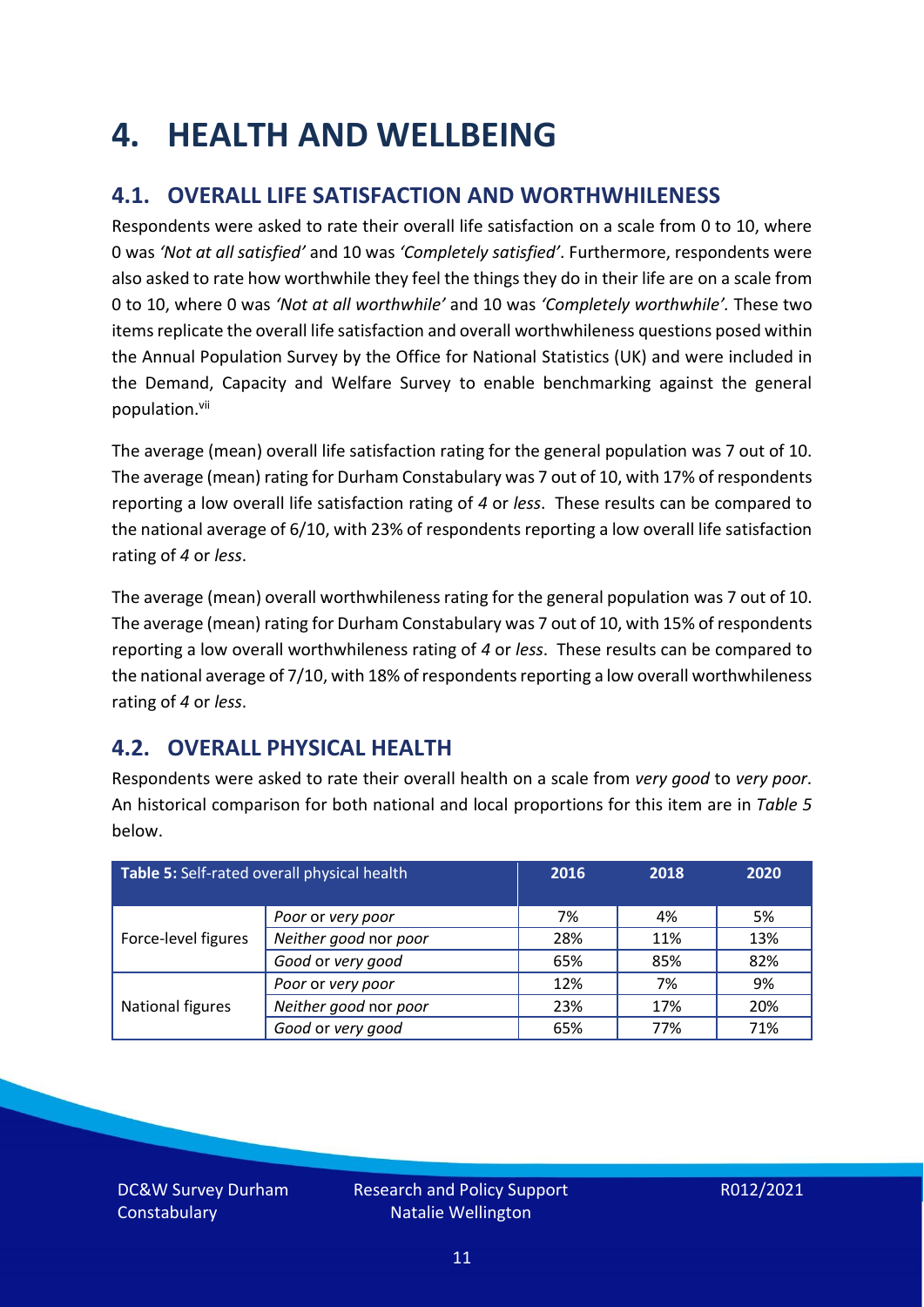### **4.3. SINGLE-ITEM INDICATORS FOR MENTAL HEALTH**

#### **4.3.1. ANXIETY AND HAPPINESS**

Overall anxiety was measured using a single-item measure. Respondents were asked to rate how anxious they had felt the day before on a scale from 0 to 10, where 0 was *'Not at all anxious'* and 10 was *'Completely anxious'*. Overall happiness was also measured using a single-item measure and respondents were asked to rate how happy they had been the day before on a scale from 0 to 10, where 0 was *'Not at all happy'* and 10 was *'Completely happy'*. These items replicate the overall anxiety and overall happiness questions posed within the Annual Population Survey by the Office for National Statistics (UK) and were chosen to enable benchmarking against the general population.<sup>viii</sup>

The average (mean) overall anxiety rating for the general population was 4 out of 10, with 36% of respondents reporting a high overall anxiety rating of *6* or *more*. <sup>8</sup> The average (mean) rating for Durham Constabulary was 3 out of 10, with 27% of respondents reporting a high overall anxiety rating of *6* or *more*. These results can be compared to the national average of 4/10, with 35% of respondents reporting a high overall anxiety rating of *6* or *more*. 9

The average (mean) overall happiness rating for the general population was 7 out of 10. The average (mean) rating for Durham Constabulary was 7 out of 10, with 21% of respondents reporting a low overall happiness rating of *4* or *less*. These results can be compared to the national average of 6/10, with 25% of respondents reporting a low overall happiness rating of *4* or *less*.

#### **4.3.2. STRESS**

Work related stress was measured using a single-item measure. 34% of respondents from Durham Constabulary said that they viewed their job as *very* or *extremely stressful*.

This is *higher than* the proportion reported in the national sample (33%) and *lower than* the proportion reported by Durham Constabulary in 2018 (51%).

Stress outside of work was assessed using an adaptation of the work-related stress measure. 12% of respondents from Durham Constabulary said that they viewed their life outside of work as *very* or *extremely stressful*.

DC&W Survey Durham **Constabulary** 

<sup>&</sup>lt;sup>8</sup> Please note that proportions for other wellbeing measures were not provided

 $9$  Overall scores for anxiety have been grouped and reported differently to life satisfaction, worthwhileness and happiness. The percentage of respondents scoring a high rating of *6* or *more* has been reported, as higher scores for anxiety are commonly associated with lower individual wellbeing. Whereas, the percentage of respondents scoring a very low rating of *4* or *less* has been reported for life satisfaction, worthwhileness and happiness, as lower scores on these measures are commonly associated with lower individual wellbeing.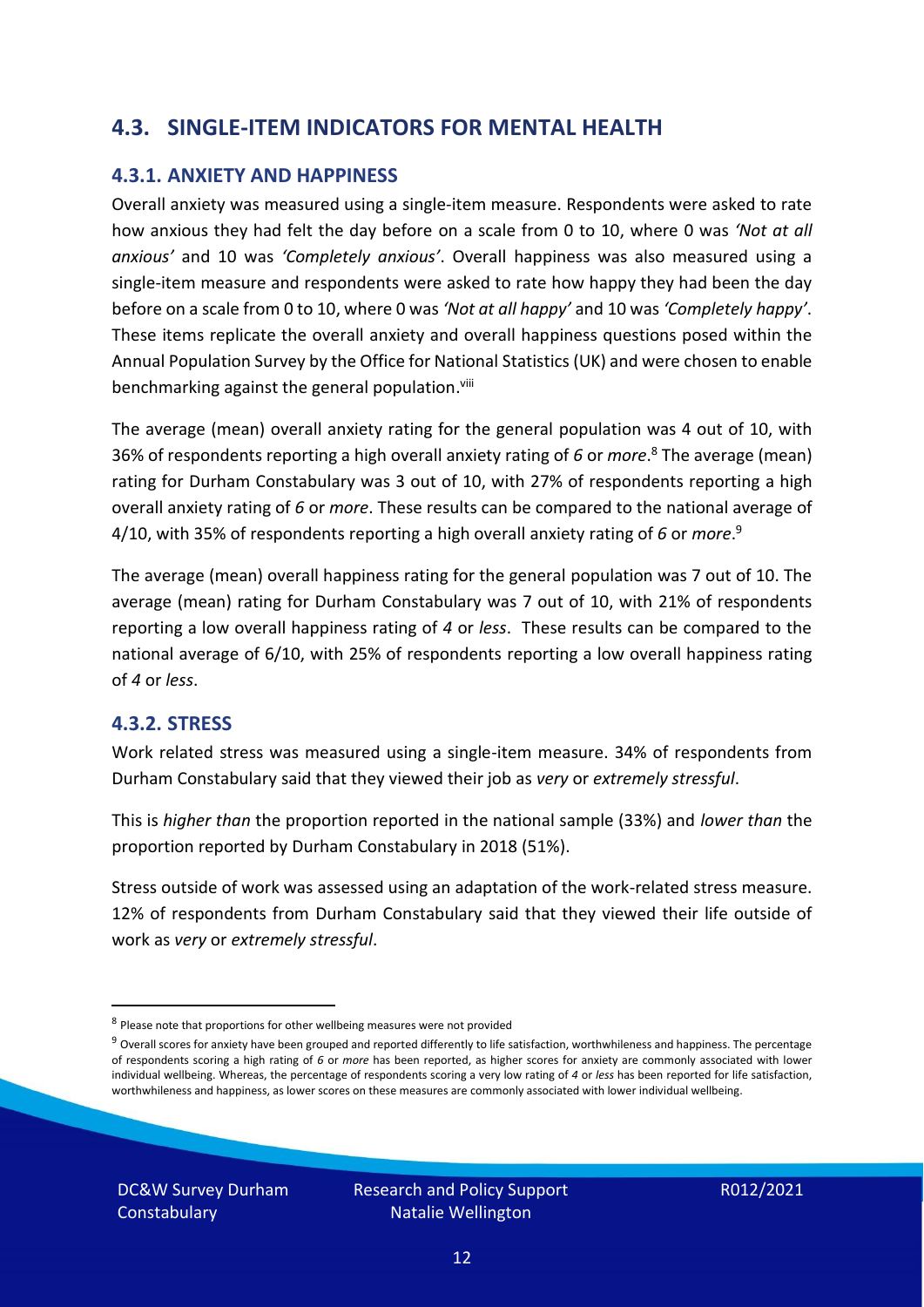#### **4.3.4. MENTAL HEALTH OVERVIEW**

A top-level broad overview of mental health and wellbeing was established using an item that asked respondents to indicate whether they had experienced feelings of stress, low mood, anxiety, or other difficulties with their health and wellbeing over the last 12 months. 69% of respondents from Durham Constabulary indicated that they had experienced feelings of stress, low mood, anxiety, or other difficulties with their health and wellbeing over the last 12 months; with 90% of these respondents also indicating that these feelings were caused by, or made worse by work.

#### **4.3.5. MENTAL WELLBEING**

Respondents' mental wellbeing was measured using the Short Warwick-Edinburgh Mental Wellbeing Scale,<sup>ix</sup> which asked them to rate their experience during the last two weeks for seven positively framed items. A metric score was calculated which indicated participants' overall wellbeing. The higher the score is, the better their overall wellbeing is thought to be.<sup>10</sup>

The metric score for Durham Constabulary is presented in *Table 6* below across years. This is also alongside the metric score for the national sample across years.

| <b>Table 6:</b> Average (mean) metric score for the Short Warwick-<br>Edinburgh Mental Wellbeing Scale | 2016 | 2018 | 2020 |
|--------------------------------------------------------------------------------------------------------|------|------|------|
| Force-level figures                                                                                    | 19   | 21   | 22   |
| National figures                                                                                       | 19   | 20   | 21   |

 $10$  The Short Warwick-Edinburgh Mental Wellbeing Scale was developed by the Universities of Warwick, Edinburgh and Leeds in conjunction with NHS Health Scotland (© University of Warwick, 2006).

DC&W Survey Durham **Constabulary** 

Research and Policy Support Natalie Wellington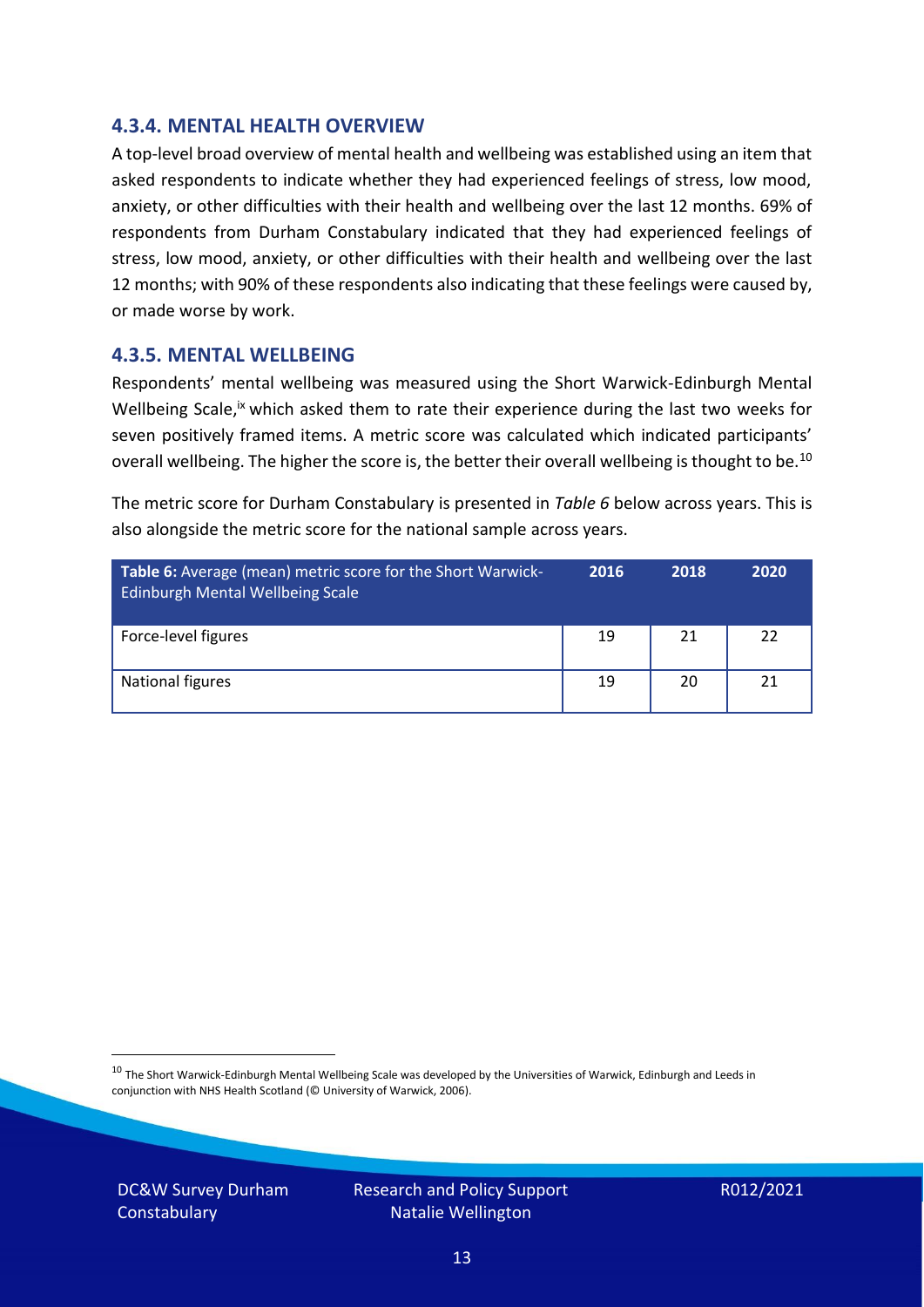### <span id="page-13-0"></span>**5. ABSENCE BEHAVIOUR**

### **5.1. ABSENCE**

50% of respondents from Durham Constabulary reported *one* or *more* days of sickness absence and 36% of respondents indicated that at least one day of their sickness absence was attributable to stress, depression, or anxiety.

The national proportion of respondents who had taken *one* or *more* days of sickness absence was 48% and 32% of respondents indicated that at least one day of their sickness absence was attributable to stress, depression, or anxiety.

#### **5.2. PRESENTEEISM AND LEAVEISM**

Presenteeism is the act of attending work while ill. This has been shown to be associated with subsequent health decline, particularly in relation to burnout, $x$  and can lead to elevated absenteeism.<sup>xi</sup> Moreover, evidence suggests that presenteeism can compound the effects of the initial illness and negatively influence job satisfaction, resulting in negative job attitudes and withdrawal from work.<sup>xii</sup>

Leaveism is a term to describe hidden sickness absence and work undertaken during rest periods. A core dimension of leaveism includes using allocated time off such as annual leave entitlements to take time off when they are in fact unwell. Findings for Durham Constabulary across years are presented in *Table 7* below.

| Table 7: Proportion of respondents reporting the<br>following absence behaviour once or more over the<br>previous 12 months |                             | 2016 | 2018 | 2020 |
|-----------------------------------------------------------------------------------------------------------------------------|-----------------------------|------|------|------|
| Presenteeism                                                                                                                | Due to Physical health      | 90%  | 80%  | 60%  |
|                                                                                                                             | Due to Psychological health | 65%  | 66%  | 60%  |
| <b>Using</b><br>annual leave to<br>time off due to<br>take                                                                  | Due to Physical health      | 61%  | 42%  | 32%  |
| health                                                                                                                      | Due to Psychological health | 38%  | 37%  | 39%  |

DC&W Survey Durham **Constabulary**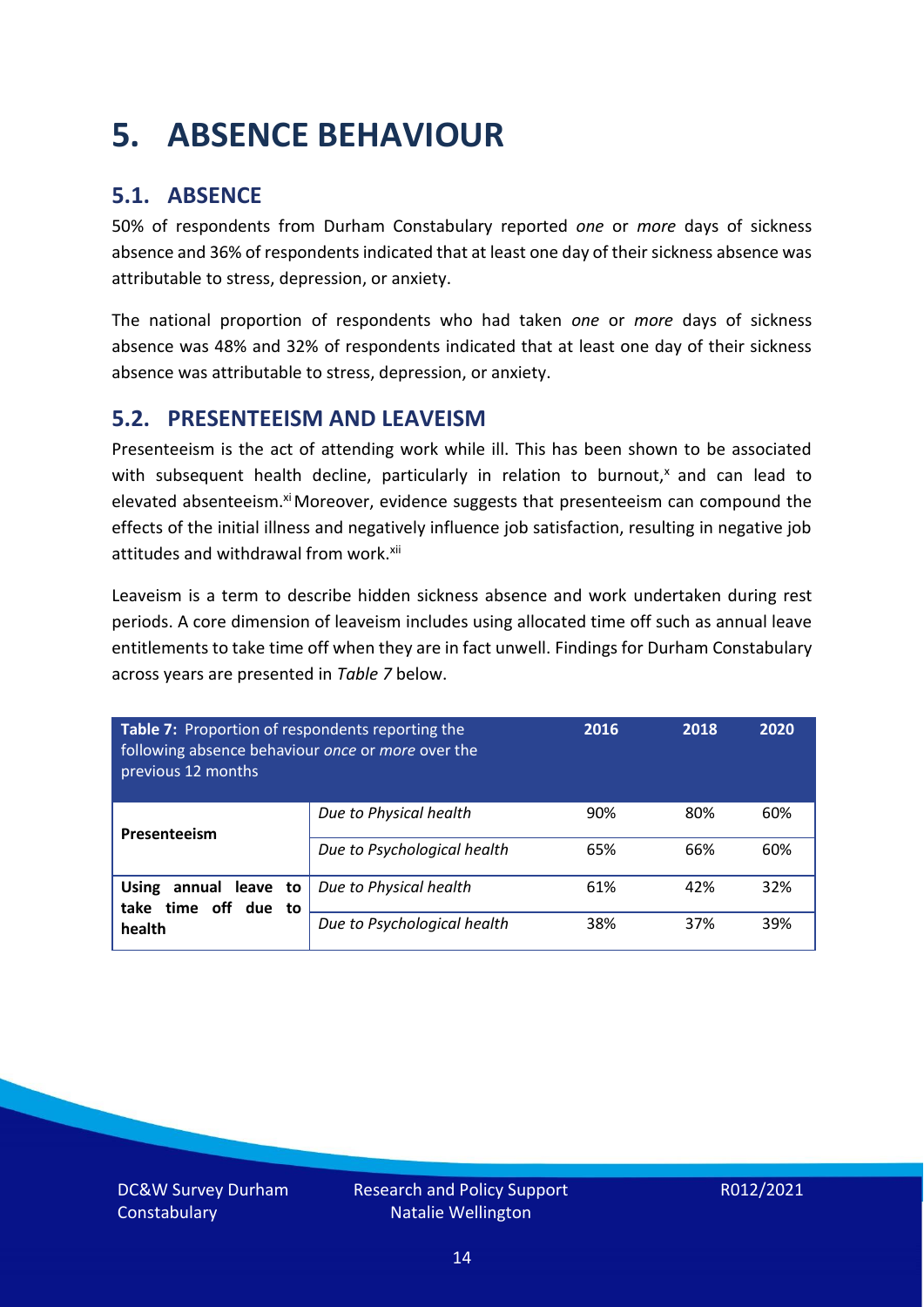## <span id="page-14-0"></span>**6. VIOLENCE AND PHYSICAL INJURIES**

### **6.1. VIOLENCE**

Verbal and physical violence was assessed using four questions regarding how often officers received verbal insults, verbal threats, spitting assaults, unarmed physical attacks, and attacks with a weapon from members of the public over the previous 12 months. Findings for Durham Constabulary are presented in *Table 8* below.

**Table 8**: Force level figures for frequency of verbal and physical violence from members of the public

| Type of violent victimisation                                                          | Proportion of respondents indicating frequency<br>of experience as at least once a week |      |      |
|----------------------------------------------------------------------------------------|-----------------------------------------------------------------------------------------|------|------|
|                                                                                        | 2016                                                                                    | 2018 | 2020 |
| Verbal insults (e.g. swearing, shouting, abuse)                                        | 50%                                                                                     | 50%  | 39%  |
| Verbal threats (e.g. threat of hitting, threat of<br>kicking)                          | 32%                                                                                     | 34%  | 26%  |
| Spitting assaults (i.e. being deliberately spat<br>$upon)$ <sup>11</sup>               |                                                                                         | 1%   | 2%   |
| Unarmed physical attacks (e.g. struggling to get<br>free, wrestling, hitting, kicking) | 18%                                                                                     | 17%  | 14%  |
| Use of a deadly weapon (e.g. stick, bottle, axe,<br>firearm)                           | 0%                                                                                      | 0%   | 0%   |

### **6.2. INJURIES**

25% of Durham Constabulary respondents reported that they had suffered *one or more* injuries that required medical attention as a result of **work-related violence** in the last year.

This is *higher than* the proportion reporting *one or more* injuries as a result of **work-related violence** in the national sample (16%) and *lower than* the proportion reported by Durham Constabulary in 2018 (30%).

12% of Durham Constabulary respondents reported that they had suffered one or more injuries that required medical attention as a result of **work-related accidents** in the last year.

 $11$  Data on spitting assaults is not available for the year 2016 as the item was not included until the 2018 iteration of the survey.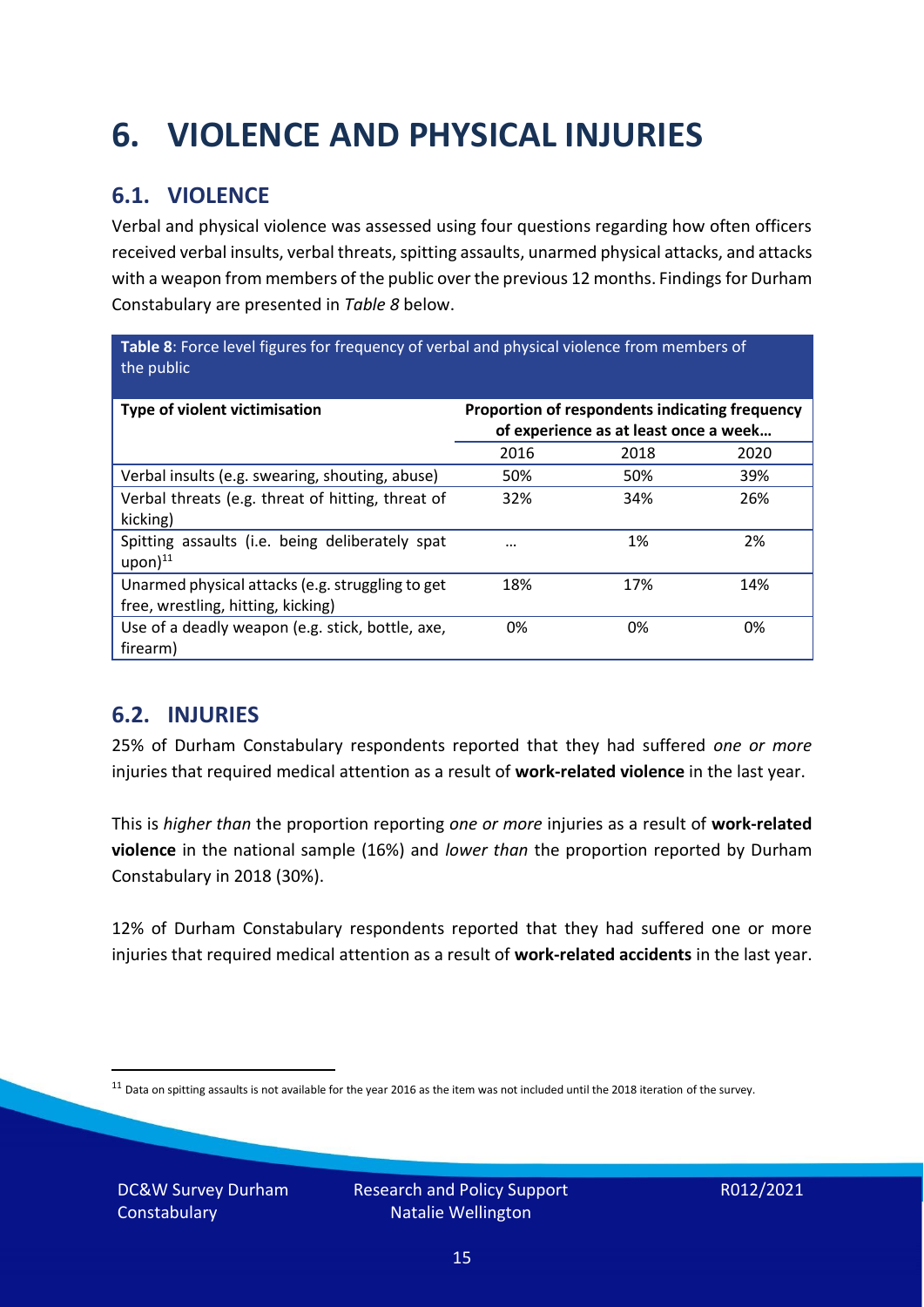This is *higher than* the proportion reporting *one or more* injuries as a result of **work-related accidents** in the national sample (11%) and *lower than* the proportion reported by Durham Constabulary in 2018 (20%).

DC&W Survey Durham **Constabulary** 

Research and Policy Support Natalie Wellington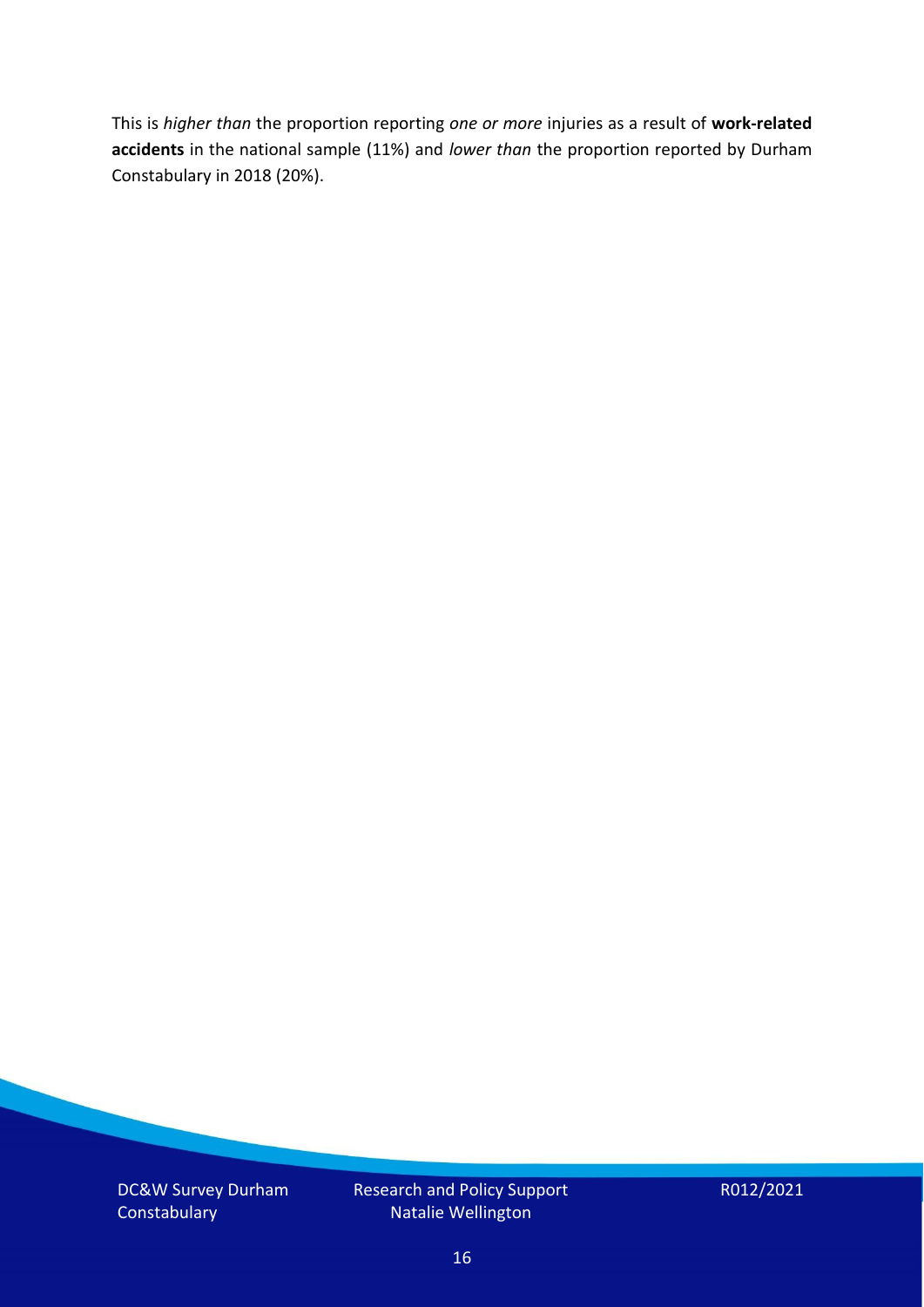# <span id="page-16-0"></span>**7. ORGANISATIONAL SUPPORT FOR MENTAL HEALTH AND WELLBEING**

### **7.1. DISCLOSURE**

Respondents who indicated that they had sought help for difficulties with mental health and wellbeing were presented with additional questions concerning disclosure to a line manager. 84% of respondents from Durham Constabulary, for whom it was applicable, reported that they had disclosed seeking mental health and wellbeing support to their line managers. This can be compared with 79% reported by Durham Constabulary in 2018.

#### **7.2. MENTAL HEALTH AND WELLBEING SUPPORT SERVICES**

Respondents were asked about mental health and wellbeing support services that are *reactive* (services that aim to help those that are already experiencing difficulties with their mental health and wellbeing), and *proactive* (services that aim to help people prevent difficulties with mental health and wellbeing from developing). Key findings for Durham Constabulary are displayed in the tables below, with *Table 9* displaying both national and local proportions.

**Table 9**: Proportion of respondents reporting that they are *aware* of reactive and proactive mental health and wellbeing support services that their force offers

| <b>Questions</b>                                           |                           |                  |
|------------------------------------------------------------|---------------------------|------------------|
|                                                            | Proportion of respondents |                  |
|                                                            | Force-level figures       | National figures |
| Reported being aware of reactive services that their force | 81%                       | 74%              |
| offers to support the mental health and wellbeing of its   |                           |                  |
| employees (e.g. counselling, helpline services, peer       |                           |                  |
| support groups etc.)                                       |                           |                  |
|                                                            |                           |                  |
| Reported being aware of proactive services that their      | 54%                       | 43%              |
| force offers to support the mental health and wellbeing    |                           |                  |
| of its employees (e.g. resilience training, mindfulness    |                           |                  |
| workshops, mental health awareness programmes etc.)        |                           |                  |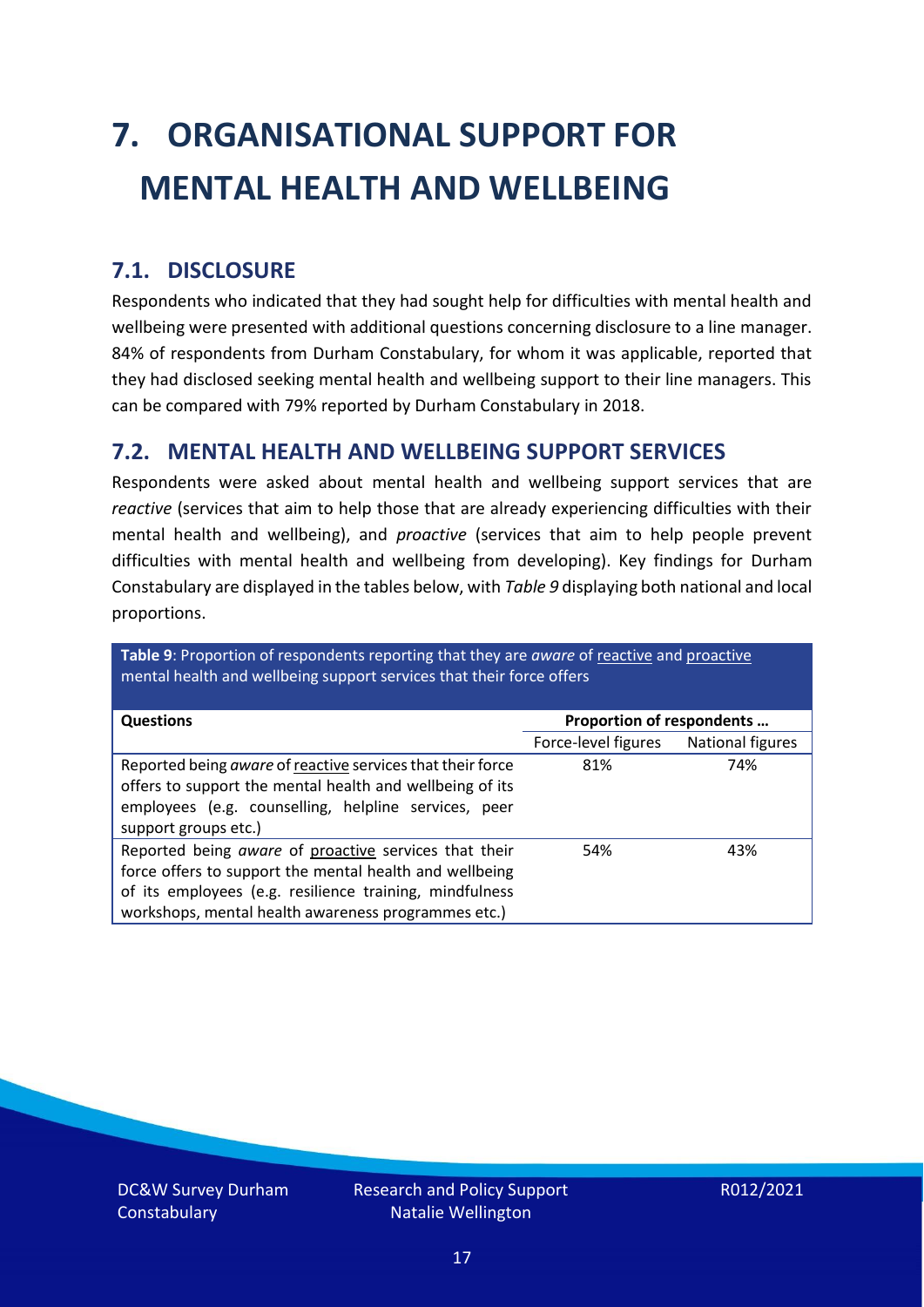### <span id="page-17-0"></span>**8. COVID-19 CRISIS**

Questions about the COVID-19 crisis have been included in this year's survey to help to better understand the impacts of working within the police service during this period. This section of the report specifically focusses on the personal impact of the COVID-19 crisis on officers, whilst organisational impacts have been reported at contextually appropriate points throughout the report.<sup>12</sup>

Respondents were asked whether they think they have or have had COVID-19. Comparisons for both national and local proportions are shown in *Table 10* below.

| Table 10: Proportion of respondents reporting whether<br>they have or have had COVID-19 | <b>Force-level</b><br>figures | <b>National</b><br>figures |
|-----------------------------------------------------------------------------------------|-------------------------------|----------------------------|
| Yes, confirmed by a positive antigen or antibody test                                   | 7%                            | 3%                         |
| Yes, based on strong personal suspicion or medical advice                               | 20%                           | 23%                        |
| No                                                                                      | 43%                           | 47%                        |
| Unsure                                                                                  | 31%                           | 27%                        |

27% of respondents from Durham Constabulary said that they were *very* or *extremely worried* about the impact that the COVID-19 crisis will have on them personally. This can be compared to the national sample, where 22% said that they were *very* or *extremely worried* about the impact that the COVID-19 crisis will have on them personally.

Respondents from Durham Constabulary were asked about their concern over the issues displayed in *Table 11* below (national and local proportions are shown).

| Table 11: Proportion of respondents reporting that they were very or extremely concerned over the<br>following |                           |                            |
|----------------------------------------------------------------------------------------------------------------|---------------------------|----------------------------|
| <b>Statements</b>                                                                                              | Proportion of respondents |                            |
|                                                                                                                | Force-level<br>figures    | <b>National</b><br>figures |
| Becoming unwell with COVID-19 due to having close contact with<br>someone who has COVID-19 in the line of duty | 36%                       | 34%                        |
| Becoming unwell with COVID-19 due to being assaulted by someone<br>who has COVID-19 in the line of duty        | 20%                       | 23%                        |
| Having adequate access to COVID-19 testing (antigen<br>and/or antibody diagnostic testing)                     | 34%                       | 37%                        |
| Enforcing the lockdown restrictions                                                                            | 29%                       | 25%                        |

<sup>12</sup> For more information please see the introduction to this report on page 3.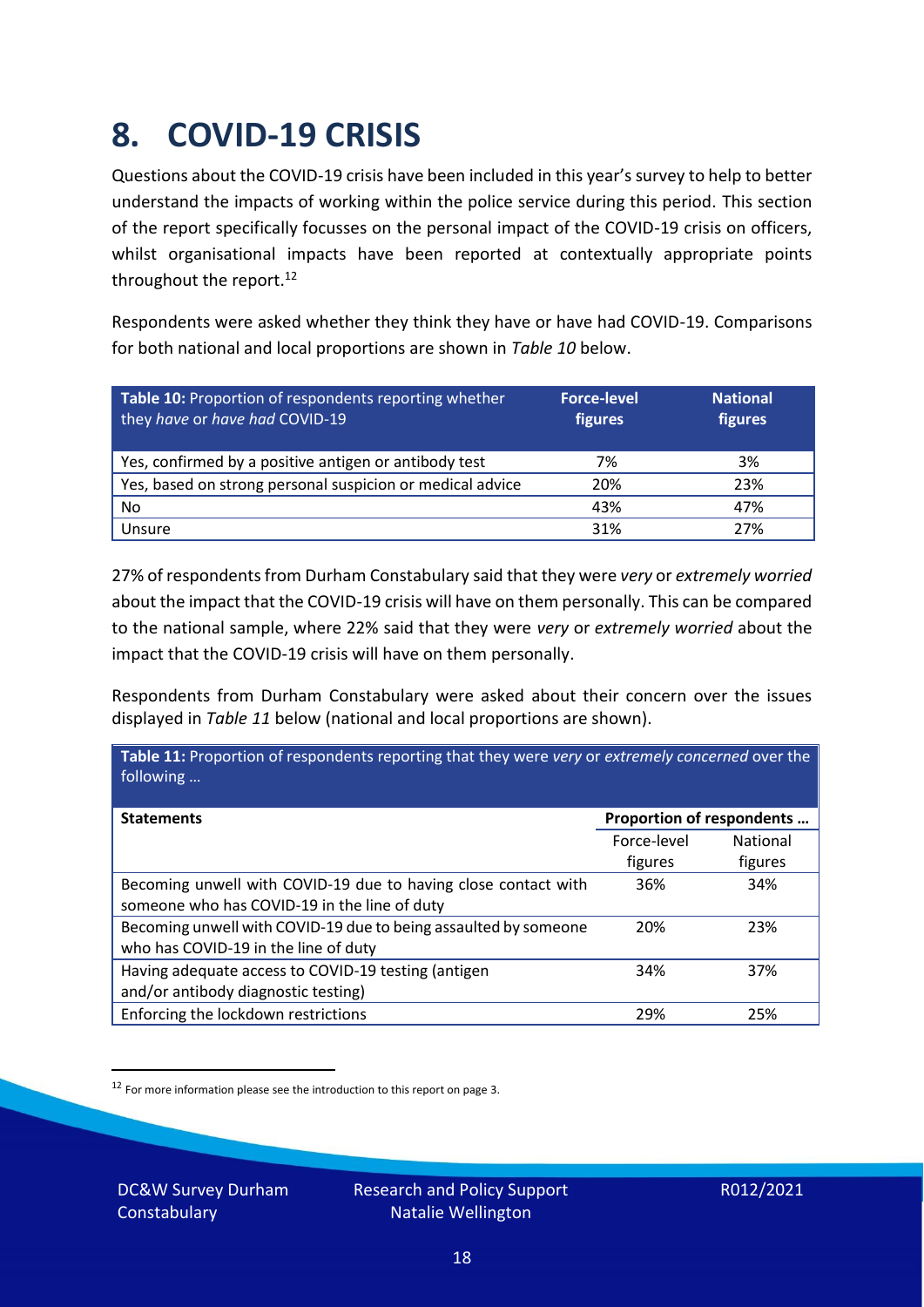Furthermore, 31% of respondents from Durham Constabulary reported that they *disagreed*  or *strongly disagreed* that they have all the equipment they personally need to protect them from COVID-19 whilst at work. This can be compared to the national sample, where 39% reported that they *disagreed* or *strongly disagreed* that they have all the equipment they personally need to protect them from COVID-19 whilst at work.

DC&W Survey Durham **Constabulary** 

Research and Policy Support Natalie Wellington